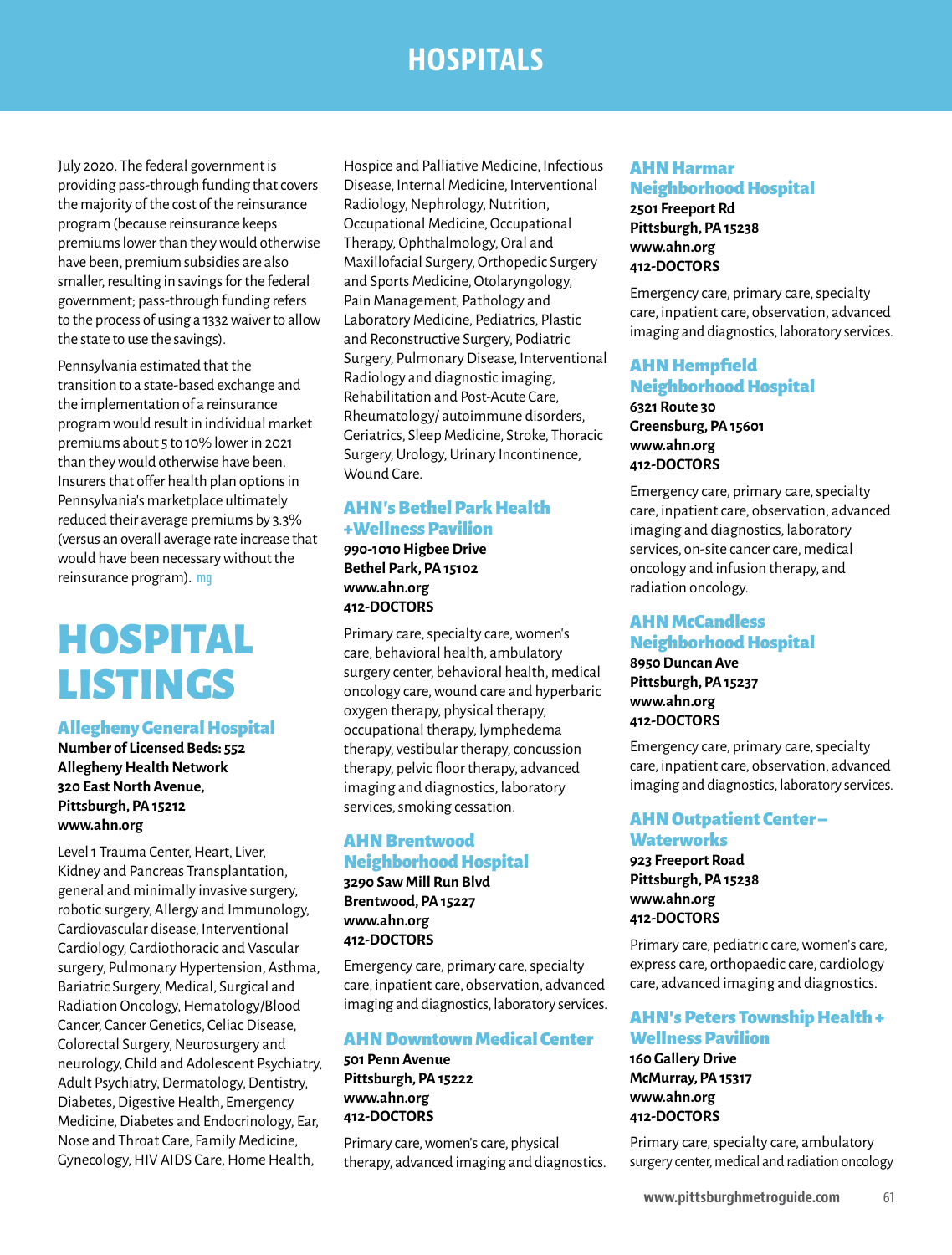# **HEALTHCARE**

care, advanced imaging and diagnostics, laboratory services, physical therapy, occupational therapy, pelvic floor therapy, concussion therapy, vestibular therapy.

# AHN's Wexford Health + Wellness Pavilion

**12311 Perry Highway Wexford, PA 15090 www.ahn.org 412-DOCTORS**

Primary care, express care, specialty care, medical and radiation oncology care, women's and pediatric health, ambulatory surgery center, advanced imaging and diagnostic testing, lab testing, physical and occupational therapy.

# Allegheny Health Network Sports Complex at Cool Springs

**3001 Cool Springs Drive Mezzanine Level Pittsburgh, PA 15234 www.ahn.org 412-DOCTORS**

Sports medicine, sports performance, concussion medicine, orthopaedic care, diagnostics and imaging.

# Allegheny Valley Hospital

**Number of Licensed Beds: 188 Allegheny Health Network 1301 Carlisle Street, Natrona Heights, PA 15065 www.ahn.org**

Primary care, family medicine, internal medicine, gynecology, geriatrics, urology, urogynecology, podiatry, pulmonary medicine, diagnostic radiology, emergency medicine, diabetes and endocrinology, thoracic surgery, gastroenterology, general and minimally invasive surgery, anesthesiology/pain medicine, nephrology/renal, general and diagnostic cardiology, vascular surgery, ophthalmology, ear, nose and throat care, occupational medicine, physical medicine and rehabilitation, speech therapy, low vision rehabilitation, sleep disorders, orthopedic surgery, neurosciences, neurosurgery, plastic and reconstructive surgery, psychiatry, behavior health, critical care medicine, infectious disease, medical oncology and hematology, radiation oncology, surgical oncology, pathology and laboratory medicine, vascular surgery, pulmonary medicine, rheumatology, oral and maxillofacial surgery and nutrition.

# Butler Memorial Hospital

**Number of Licensed Beds: 234 Total Personnel: 1,647 Butler Health System 911 E. Brady St., Butler, PA 16001 724-283-6666 www.butlerheathsystem.org**

HeartCenter (includes open heart surgery, catheterization and angioplasty), Outpatient Surgery Center, Women's Health Services, Family Services, emergency care, skilled nursing facility, Center for Sleep Disorders, Diabetes Center, Pain Management Center, psychiatric and drug/alcohol treatment, outpatient (community) diagnostic services, a full- service lab.

# Butler VA Medical Center

**Number of Licensed Beds: 123 Total Personnel: 500 325 New Castle Rd., Butler, PA 16001-2480 724-287-4781 www.butler.med.va.gov/butler va** 

Primary and preventive medicine, ambulatory care, outpatient care, acute care, substance abuse treatment medical inpatient care, physical rehabilitation, long-term.

# Canonsburg Hospital

**Number of Licensed Beds: 104 Allegheny Health Network 100 Medical Boulevard, Canonsburg, PA 15317 www.ahn.org**

Allergy & Immunology, Bariatric Surgery, Breast Surgery with Nurse Navigation, Cardiovascular Care, Cardiovascular Disease, Electrophysiology, Esophageal Surgery, Endocrinology, emergency medicine, Gastroenterology, General and Laparoscopic Surgery, Gynecologic

Oncology, Inpatient Rehabilitation Services, Laboratory and Medical Imaging, Medical Oncology, Nephrology, Neurology, Neurosurgery, Obstetrics & Gynecology, Oculoplastic Surgery, Orthopaedics, Foot and Ankle Surgery, Hand Surgery, Orthopaedic Surgery, Sports Medicine, Pediatric Otolaryngology, Plastic Surgery, Primary Care Medicine, Occupational Therapy, Oncology, Physical Therapy, Podiatry, Pulmonary Disease, Radiation Oncology, Rheumatology, Speech Therapy, Travel Immunology, Vascular Surgery.

# UPMC Children's Hospital of Pittsburgh

**One Children's Hospital Drive 4401 Penn Ave. Pittsburgh, PA 15224 412-692-5325 CHP.edu**

Regionally, nationally, and globally, UPMC Children's Hospital of Pittsburgh is a leader in the treatment of childhood conditions and diseases, a pioneer in the development of new and improved therapies, and a top educator of the next generation of pediatricians and pediatric subspecialists. With generous community support, UPMC Children's has fulfilled this mission since its founding in 1890, both at its main campus in western Pennsylvania as well as at a growing number of outpatient locations in the state and beyond.

Children's is named consistently to several elite lists of pediatric hospitals, including ranking on the prestigious U.S. News & World Report annual Honor Roll of Best Children's Hospitals for 2021-2022. Children's is also a Magnet®-designated hospital in recognition of its nursing excellence and leadership, was named among the most innovative hospitals by Parents Magazine in 2018 and 2020, and was named a Leapfrog Top Hospital for patient safety and quality in 2020.

Children's has a special collaboration with UPMC Magee-Womens Hospital, providing an unmatched continuum of care for mothers and newborns in the region. Its Heart Institute and Pediatric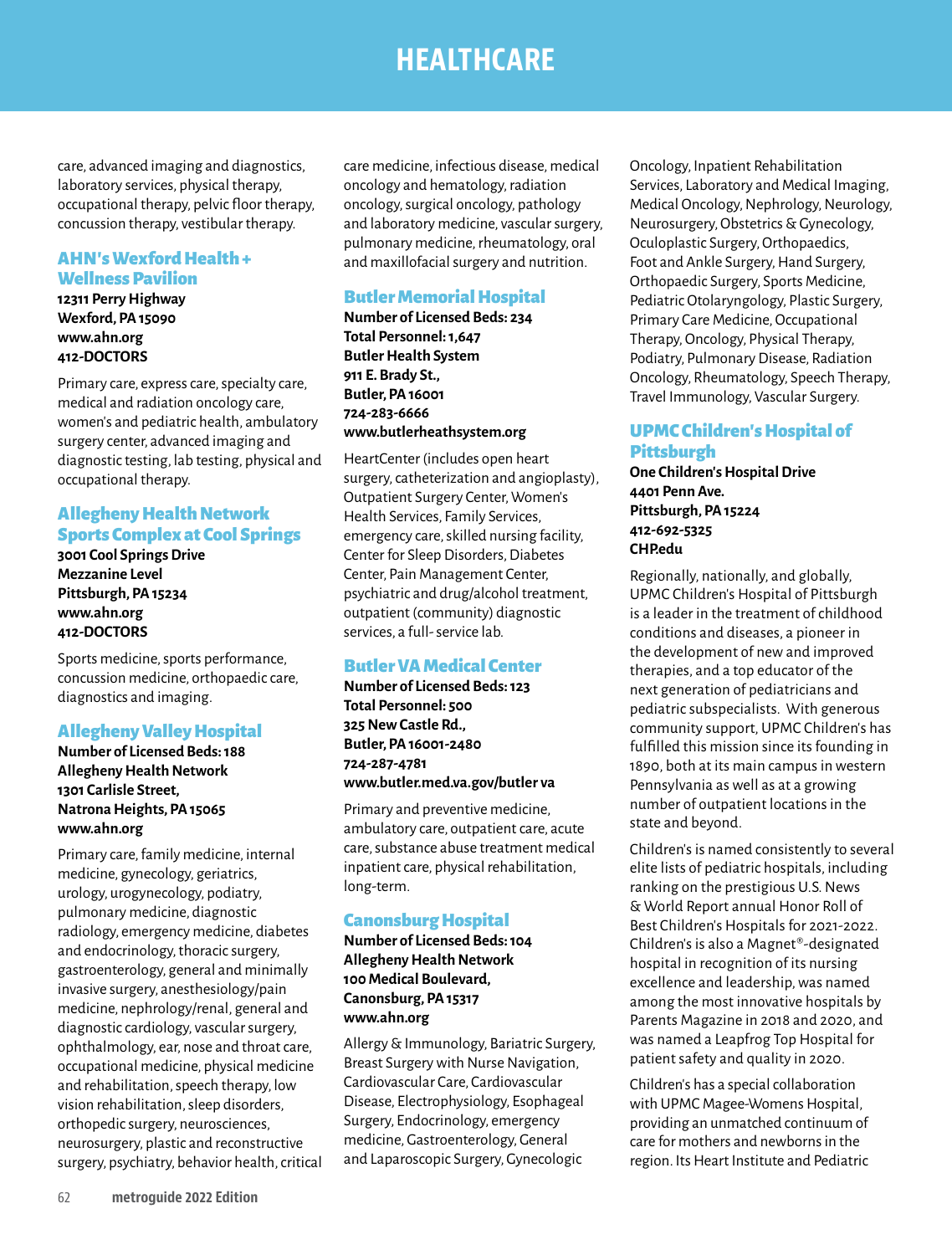Transplantation programs also have partnerships with hospitals in Virginia and in Florida, sharing Children's pediatric expertise in those areas with the children, families, and medical professionals in those regions of the country.

#### Excela Health Frick Hospital

**508 South Church Street, Mount Pleasant, PA 15666 724/547-1500 Number of Licensed Beds: 33 www.excelahealth.org**

A full-service acute care hospital including breast health services, bone density scanning, an Outpatient Services Center for nuclear medicine, pulmonary function lab, stress lab, EKG, EEG, echocardiography, x-ray, ultrasound and 3D mammography. Also includes a nationally recognized emergency department, enhanced surgical services, outpatient physical and occupational therapies, state-of-the-art cardiac and pulmonary rehabilitation, Simulation Lab/Education Center, the Excela Health Advanced Lung Center, the Excela Health Advanced Pain Center, the Excela Health Wound Center and the Excela Health Cancer Center in Partnership with UPMC Hillman Cancer Center.

#### Excela Health Latrobe Hospital

#### **One Mellon Way, Latrobe, PA 15650 724/537-1000 Number of Licensed Beds: 170 www.excelahealth.org**

A full-service acute care hospital along with outpatient services including imaging services, cardiac rehabilitation, diabetes education, outpatient surgery and short procedure suites and wellness programs. Also features EPIC Rehab – Excela Physical Improvement Center treating stroke, amputations, hip fractures, neurological disorders, multiple trauma and more and a dedicated suite for minimally invasive surgery and robotic surgery. Full service emergency department; behavioral health services including inpatient child and adolescent services. The Excela School of Anesthesia, partnership with Saint Vincent College, is located here.

### Excela Health Westmoreland Hospital

**532 West Pittsburgh Street, Greensburg, PA 15601 724/832-4000 Number of Licensed Beds: 375 www.excelahealth.org**

A full-service acute care hospital with extensive inpatient and outpatient services including a Short Stay Surgery unit; a full complement of imaging services, breast health center, Bariatric Surgery Center, minimally invasive robotic surgery, emergency medicine, outpatient rehabilitation, the Excela Health Advanced Wound Center with hyperbaric oxygen chamber treatment and Critical Care Unit with intensivist program. The Hospital is also home to the Excela Heart, Lung & Vascular Institute, which provides cardiac catheterization, ablation, electrophysiology and open-heart surgery. The Hospital also contains a 34-bed Intensive Care Unit and Step-Down Unit.

The Family Additions Maternity Center and Behavioral Health Services with an emergency crisis walk-in center and adult inpatient services are located at the facility.

#### Forbes Hospital

#### **Number of Licensed Beds: 315 Allegheny Health Network 2570 Haymaker Road, Monroeville, PA 15146 www.ahn.org**

Ambulatory Surgery Center, Anesthesiology, Breast Care Center, Medical, Surgical and Radiation Oncology/ Cancer Care Services, Cardiovascular disease, Interventional Cardiology, Cardiothoracic and Vascular Surgery, Chest Pain Center, Colon and Rectal Surgery, Dermatology, Emergency Medicine, Endocrinology, Family Medicine, Foot & Ankle Surgery, Gastroenterology, General Internal Medicine, Hospice and Palliative Medicine, Infectious Diseases, Interventional Vascular Radiology, diabetes, Level II Trauma Center, Mental Health, Minimally Invasive Surgery, Nephrology, Neurology, Neuroradiology,

Neurosurgery, Occupational Therapy, Ophthalmology, Oral and Maxillofacial Services, Orthopaedic Surgery, Otolaryngology, Pain Management, Pathology and Laboratory Medicine, Pediatric and Adolescent Care Services, Pelvic Floor Diseases, Peripheral Vascular Disease, Physical Medicine & Rehabilitation, Physical Therapy, Plastic and Reconstructive Surgery, Psychiatry, Pulmonary Diseases, Radiology Diagnostic Imaging, Obstetrics and Gynecology, Labor and Delivery, Reproductive Endocrinology, Respiratory Disease, Rheumatology, Robotic Surgery, Speech Therapy, Sports Medicine, Stroke Center (Certified), Surgery, Urology, Women's and Infants' Services, Wound Center.

#### Heritage Valley Beaver

**Number of Licensed Beds: 285 Heritage Valley Health System 1000 Dutch Ridge Rd., Beaver, PA 15009 724-728-7000 www.heritagevalley.org**

Medical and surgical services, Heart & Vascular Center (cardiovascular and thoracic surgery, cardiology, cardiac catheterization), emergency care, orthopedic surgery, oncology, rehabilitation, obstetrics, gynecology, pediatrics, behavioral health, wound care and sleep lab.

#### Heritage Valley Kennedy

**Number of Licensed Beds: 124 Heritage Valley Health System 25 Heckel Rd., McKees Rocks, PA 15136 412-777-6161 www.heritagevalley.org**

Medical and surgical services, emergency care, cardiology, behavioral health, rehabilitation, occupational medicine, and sleep lab.

#### Heritage Valley Sewickley

**Number of Licensed Beds: 176 Heritage Valley Health System 720 Blackburn Rd., Sewickley, PA 15143**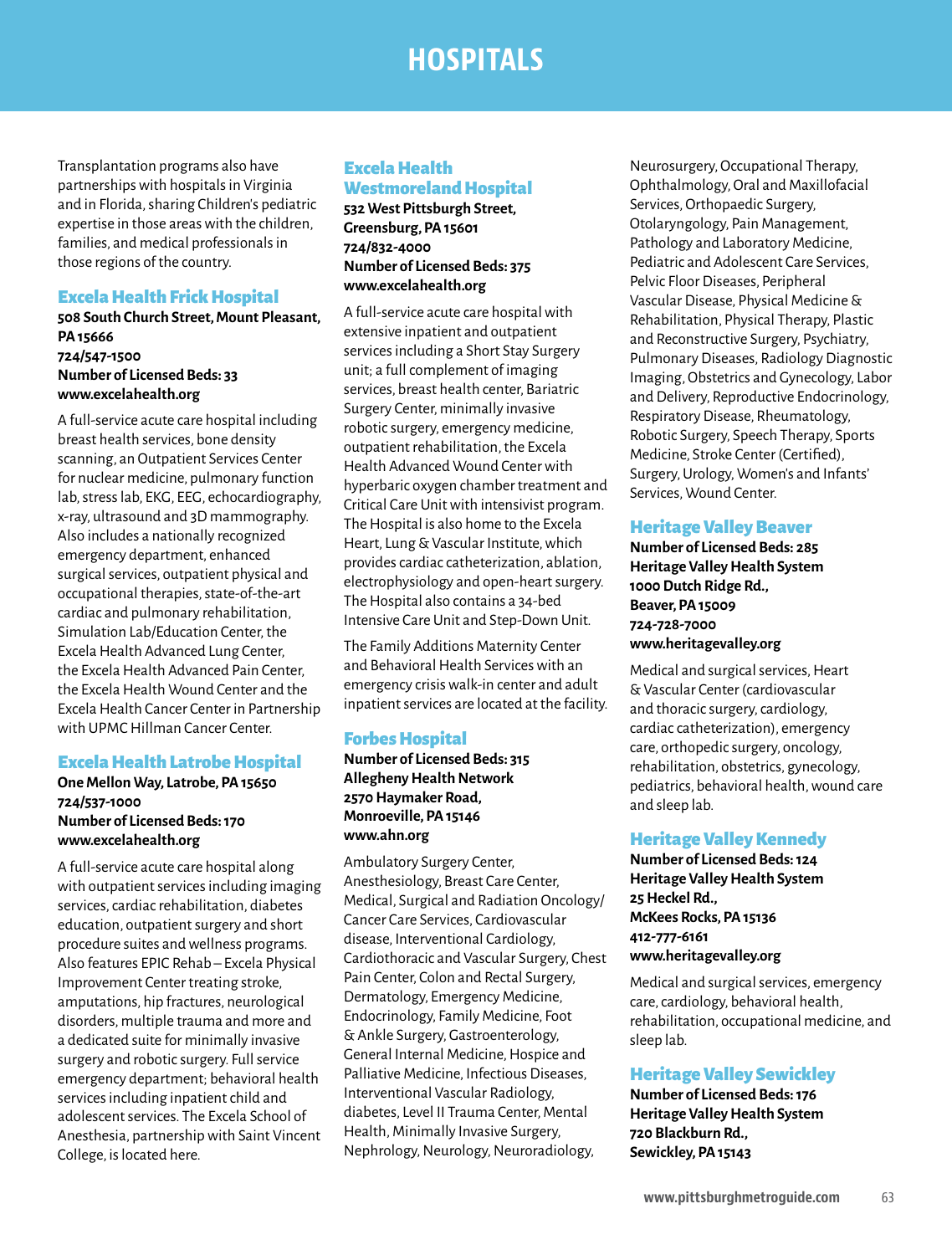# **HEALTHCARE**

#### **412-741-6600 www.heritagevalley.org**

Medical and surgical services, emergency care, cardiology, cancer care, obstetrics, gynecology, pediatrics, behavioral health, rehabilitation, occupational medicine, sleep lab and vein medicine.

### Highlands Hospital

**Number of Licensed Beds: 64 Total Personnel: 400+ 401 E. Murphy Ave., Connellsville, PA 15425 724-628-1500 www.highlandshospital.org**

Acute care, cardiac care, oncology, emergency care, surgical care (inpatient and outpatient), occupational health and rehabilitation service, mental health services (adolescent, adult and geriatric), swing bed program.

# Jefferson Hospital

**Number of Licensed Beds: 341 Allegheny Health Network Coal Valley Road, Jefferson Hills, PA 15236 www.ahn.org**

Allergy and Immunology, Cardiovascular disease, Interventional Cardiology, Cardiothoracic and vascular surgery , Asthma, Bariatric Surgery, Hematology/ Blood Cancer, Medical, Radiation and Surgical Oncology, Celiac Disease, Colorectal Surgery, Neurology and Neurosurgery, Dementia, Dermatology, Diabetes, Emergency Medicine, Endocrinology, Family Medicine, Orthopaedic Surgery and Sports Medicine, Gastroenterology, Genetics, Prenatal, Obstetrics and Gynecology, Labor and Delivery, Hematology, HIV AIDS Care, Home Health, Hospice and Palliative Medicine, Infectious Disease, Infertility, Internal Medicine, Interventional Radiology, Maternal Fetal Medicine, Nephrology, Nutrition, Occupational Medicine, Occupational Therapy, Ophthalmology, Oral and Maxillofacial Surgery, Otolaryngology, Pain Management, Plastic Surgery, Podiatric Surgery, Psychiatry, Psychology, Pulmonary

Disease, Radiology, Rehabilitation and Post- Acute Care, Rheumatology, Senior Care, Sleep Medicine, Stroke, Surgery, Thoracic Surgery, Traumatic Stress, Travel Medicine, Urology, Urinary Incontinence, Wound Care.

# Lifecare Hospital of Pittsburgh, Inc.

**Number of Licensed Beds: 152 Total Personnel: 395 225 Penn Ave., Pittsburgh, PA 15221 412-247-2424 www.lifecare-hospitals.com**

Long-term, acute care facility.

## UPMC Magee-Womens Hospital

**300 Halket St. Pittsburgh, PA 15213 1-866-MyMagee (696-2433) UPMCMagee.com**

For more than 110 years, UPMC Magee-Womens Hospital has been keeping women and their families strong. Recognized as a National Center of Excellence in Women's Health by the U.S. Department of Health and Human Services, UPMC Magee is the region's premiere women's health care provider. Magee also is a Magnet® designated hospital — the highest international recognition for nursing excellence and leadership.

Nearly 10,000 babies are born at Magee each year, and the hospital's Level III neonatal intensive care unit — one of the largest in Pennsylvania — treats more than 1,900 seriously or critically ill babies annually. A special collaboration with UPMC Children's Hospital of Pittsburgh provides an unmatched level of care with more than 30 neonatal specialty programs for moms and babies. In addition, Magee's close partnership with Magee-Womens Research Institute, a nationally and internationally recognized center for women's health research, brings cutting-edge research and innovation to the bedside. Magee is also noted for its clinical programs in breast cancer, offered in partnership with UPMC Hillman Cancer Center, gynecologic cancer, bariatric services, reproductive endocrinology and fertility preservation, and bone and joint care. Specialty services include the UPMC Magee-Womens Heart Program, UPMC Magee-Womens Imaging, genetic testing and counseling, maternal fetal medicine, fetal diagnosis and intervention, and minimally invasive and robotic surgery.

# Monongahela Valley Hospital Inc.

Penn Highlands Mon Valley

**Number of Licensed Beds: 210 Total Personnel: 1,300 1163 Country Club Rd. Monongahela, PA 15063 724-258-1000 www.monvalleyhospital.com**

Comprehensive oncology services, center for radiation and chemotherapy, medical/surgical, obstetrics/gynecology, rehabilitation, emergency medicine, drug and addictive disease treatment services, psychiatric, critical, cardiac care.

#### St. Clair Health Corp.

**Number of Licensed Beds: 300+ Total Personnel: 2,006 1000 Bower Hill Rd., Pittsburgh, PA 15243 412-942-4000 www.stclair.org**

Cancer center, center for pulmonary health, women's and children's center, heart center, center for motion recovery, center for behavioral and mental health, and emergency center.

#### Uniontown Hospital

**Number of Licensed Beds: 209 Total Personnel: 1,296 500 West Berkley St., Uniontown, PA 15401 724-430-5000 www.uniontownhospital.com**

General medical and surgical care, obstetrics, emergency services, cardiac care, diagnostic services, physical rehabilitation, hospital-based outpatient care, nursing services and Digestive Health Center.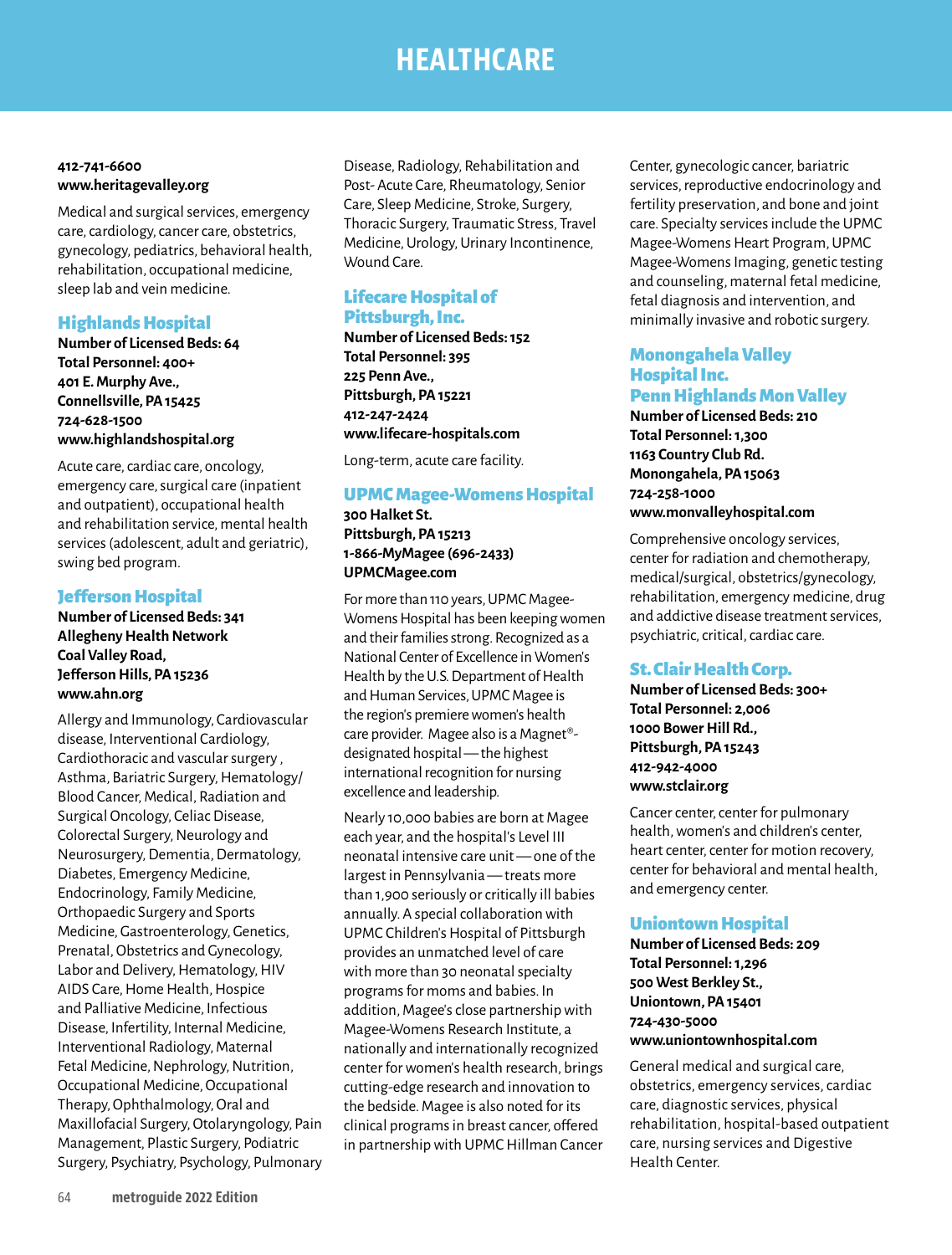#### UPMC East

**2775 Mosside Boulevard Monroeville, PA 15146 412-357-3000 UPMCEast.com**

UPMC East was designed from the ground up with patients and state-of-the-art care in mind. The hospital delivers a wide range of services and specialty programs, including the UPMC Hillman Cancer Center and UPMC Heart and Vascular Institute. UPMC East also works closely with UPMC Magee-Womens Hospital to provide the best quality women's health services to the community and is designated by The Joint Commission as a Primary Stroke Center. In addition, UPMC provides care to the community through large number of outpatient centers and physician offices in Monroeville and Pittsburgh's eastern suburbs. Located about 10 miles east of Pittsburgh, UPMC East provides world-class medical care to the region's eastern communities.

#### UPMC Lemieux Sports Complex

**8000 Cranberry Springs Drive Cranberry Township, PA 16066 1-855-93-SPORT (77678) UPMCSportsMedicine.com**

Specialty services: Orthopaedic surgery, primary care sports medicine, physical medicine and rehabilitation, physical therapy, imaging, sports nutrition, sports performance, and concussion. UPMC Children's Express Care, UPMC Magee-Womens Specialty Services, and UPMC Program for Spine Health are also located inside the UPMC Lemieux Sports Complex — the primary practice and training facility for the NHL's Pittsburgh Penguins®.

#### UPMC McKeesport

**1500 Fifth Avenue McKeesport, PA 15132 412-664-2000 UPMCMcKeesport.com**

UPMC McKeesport offers residents of the Monongahela, Youghiogheny, and Turtle Creek valleys access to a full range of medical services, including highly

specialized medical and surgical treatment. UPMC McKeesport is a designated Primary Stroke Center with a state-of-the-art Emergency Department and imaging center, and separate intensive care and cardiac care units. The hospital provides ongoing rehabilitation and education programs for patients undergoing cardiac, neurologic, and orthopaedic care. Its UPMC Hillman Cancer Center allows patients to receive medical oncology treatments close to home. UPMC McKeesport is located 15 miles southeast of Pittsburgh.

#### UPMC Mercy

**1400 Locust Street Pittsburgh, PA 15219 412-232-8111 UPMCMercy.com** 

UPMC Mercy is the region's only combined Level I Trauma Center and Comprehensive Burn Center recognized to treat the most serious or life-threatening injuries. It is also certified as a Comprehensive Stroke Center by The Joint Commission and the American Heart Association/American Stroke Association. Founded in 1847 by the Sisters of Mercy, the hospital merged with UPMC in 2008 and is now the region's only Catholic hospital. UPMC Mercy is the flagship location of the nationally recognized UPMC Rehabilitation Institute. In 2023, the new UPMC Mercy Pavilion is expected to open on the hospital's campus, offering advanced vision and rehabilitation services.

#### UPMC Passavant

**UPMCPassavant.com**

**UPMC Passavant–McCandless 9100 Babcock Boulevard Pittsburgh, PA 15237 412-367-6700**

**UPMC Passavant–Cranberry 1 St. Francis Way Cranberry Township, Pa 16066 724-722-5300**

UPMC Passavant delivers a wide range of advanced medical and surgical care at two convenient campuses in McCandless and Cranberry Township, including providing

patients access to UPMC's renowned UPMC Heart and Vascular Institute, UPMC Hillman Cancer Center, UPMC Magee-Womens Specialty Services, and UPMC Children's Hospital of Pittsburgh. In addition, the nearby UPMC Outpatient Center in Wexford provides comprehensive, multidisciplinary spine care. UPMC Passavant–McCandless is a Joint Commission designated Primary Stroke Center as well as a Magnet® designated hospital – the highest international recognition for nursing excellence and leadership. As UPMC's tertiary care center north of Pittsburgh, this state-of-the-art hospital offers UPMC's world-class care to communities in Allegheny, Beaver, and Butler County. Built in 1964, UPMC Passavant–McCandless is located just 10 miles from the city, and UPMC Passavant–Cranberry is located 20 miles from Pittsburgh.

#### UPMC Presbyterian

**200 Lothrop Street Pittsburgh, PA 15213 412-647-2345 UPMCPresbyterian.com**

UPMC Presbyterian provides extensive adult inpatient medical and surgical services. It is an internationally renowned center for organ transplantation and recognized leader in cardiology and cardiothoracic surgery, critical care medicine and trauma services, and neurosurgery. A designated Level I Trauma Center and certified Comprehensive Stroke Center, the hospital's Emergency Department sees more than 50,000 patients each year and receives urgent referrals from throughout Western Pennsylvania and the tri-state region. Founded in 1893, UPMC Presbyterian is a major adult tertiary-care hospital and academic medical center located in the heart of Oakland — the hub of health care innovation and research in Pittsburgh. Together with UPMC Shadyside, the hospital has earned numerous accolades, including repeat recognition from U.S. News & World Report.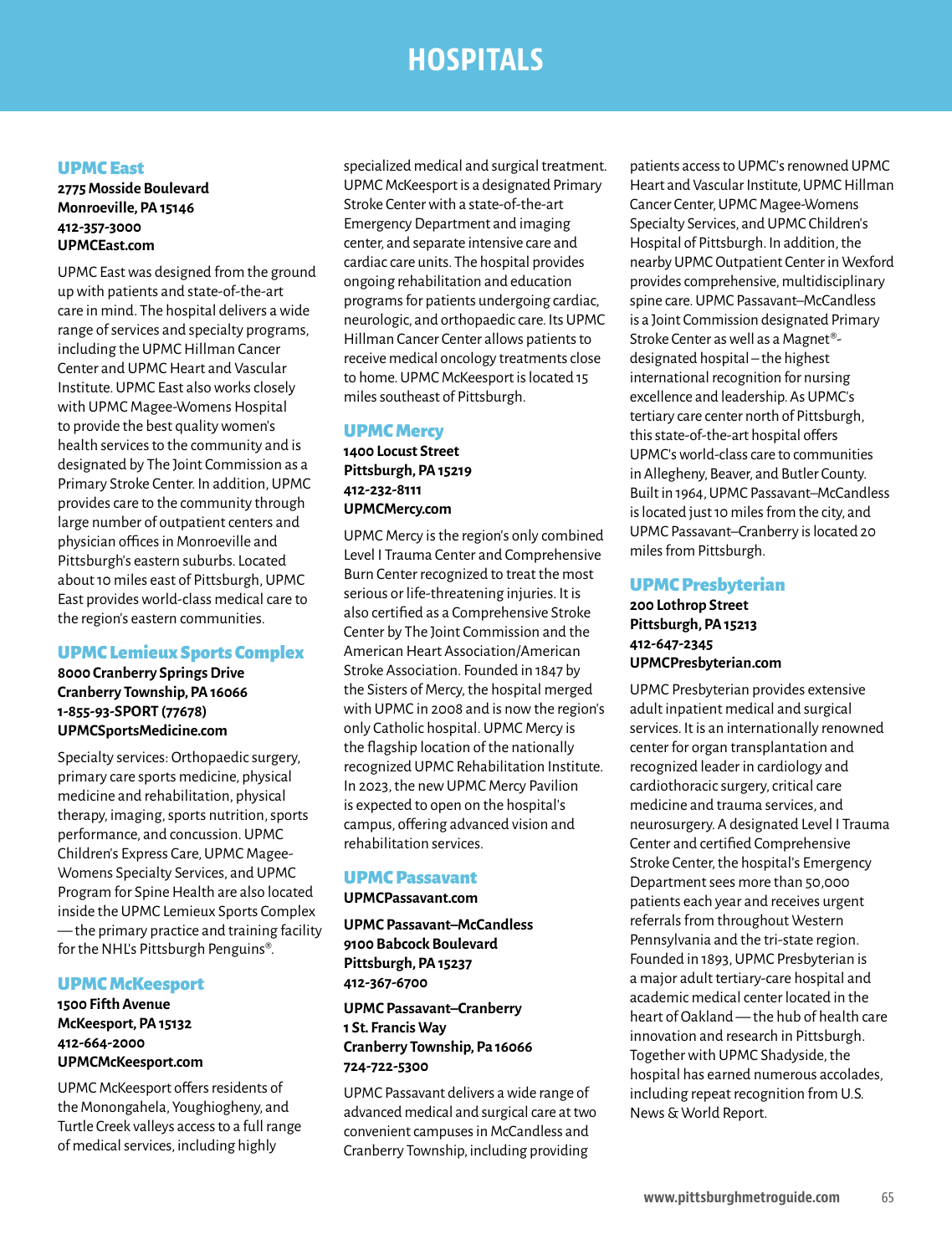# **HEALTHCARE**

### UPMC Rooney Sports Complex

#### **3200 S. Water St. Pittsburgh, PA 15203 1-855-93-SPORT (77678) UPMCSportsMedicine.com**

The UPMC Rooney Sports Complex is one of the leading sports medicine facilities in the United States and features the UPMC Freddie Fu Sports Medicine Center. Specialty services: Orthopaedic surgery, primary care sports medicine, physical medicine and rehabilitation, physical therapy, imaging, sports nutrition, sports performance, and concussion.

# UPMC Shadyside

**5230 Centre Avenue Pittsburgh, PA 15232 412-623-2121 UPMCShadyside.com**

UPMC Shadyside has a long legacy of leadership in cardiology and cardiac surgery, as well as geriatrics. The hospital offers primary medical care, physician and nursing education, and a broad range of specialties that include cardiology, oncology, orthopaedics, geriatrics, gynecology, vascular medicine, and endocrinology. UPMC Shadyside is a Magnet®-designated hospital — the highest international recognition for nursing excellence and leadership. UPMC Shadyside is a major tertiary care teaching hospital located in Pittsburgh's Shadyside neighborhood. Serving the area since 1866, the hospital merged with UPMC in 1997. Together with UPMC Presbyterian, it has earned numerous accolades, including repeat recognition by U.S. News & World Report. UPMC Shadyside also serves as hub for UPMC Hillman Cancer Center network, which is the only National Cancer Institute-designated Comprehensive Cancer Center in the region.

# UPMC St. Margaret

**815 Freeport Road Pittsburgh, PA 15215 412-784-4000 UPMCStMargaret.com**

Patients are drawn by UPMC St. Margaret's reputation for world-class health care and signature services, including a 24/7 emergency department, family health centers, family medicine, general surgery, geriatrics, orthopaedics, UPMC Hillman Cancer Center, and UPMC St. Margaret Harmar Outpatient Center. As a certified Primary Stroke Center, the hospital offers patients the most advanced treatments and procedures. UPMC St. Margaret is an awardwinning hospital and medical services complex located in the heart of Aspinwall, right off Route 28 and less than 10 miles from Downtown Pittsburgh. Founded in 1898, it became the first Pittsburgh hospital to merge with UPMC in 1997. UPMC St. Margaret is a Magnet®-designated hospital — the highest international recognition for nursing excellence and leadership.

# UPMC Western Psychiatric Hospital

**3811 O'Hara Street Pittsburgh, PA 15213 412-624-2100 UPMCWPIC.com**

UPMC Western Psychiatric Hospital is the primary provider of inpatient, community-based outpatient, and integrated behavioral health care for western Pennsylvania. Located in Pittsburgh's Oakland neighborhood, UPMC Western Psychiatric is the flagship of UPMC Western Behavioral Health and is regarded as a national leader in providing best practice, research-based care, and a broad array of innovative psychiatric and addiction services for children, adolescents, adults, and seniors at every stage of their recovery. It operates the region's only psychiatric emergency service and the Center for Interventional Psychiatry. A leading recipient of funding by the National Institutes of Health, Western conducts groundbreaking research and trains the next generation

of behavioral health care professionals. With over 250 inpatient psychiatric beds and more than 100 community-based ambulatory clinics and programs, it manages one of the largest networks of behavioral health care providers affiliated with an academic medical center in the country. Western was the first UPMC facility to be recognized by the Human Rights Campaign (HRC) as a leader in lesbian, gay, bisexual, transgender, and queer (LGBTQ) health care equality.

# UPMC Surgical Services at UPMC Outpatient Centers

Outpatient surgical services that do not require an overnight stay, can be provided at three UPMC Outpatient Center locations: Clairton Boulevard in West Mifflin, Oxford Drive in Bethel Park, and Mariner Court in Harmar. Convenient and free parking is available at all three locations.

# UPMC Harmar Surgery Center, a part of UPMC St. Margaret

**UPMC Outpatient Center 3 Mariner Court Pittsburgh, PA 15238 412 784 7500 or 1 877 807 0599**

The UPMC St. Margaret Harmar Outpatient Center provides a full range of outpatient surgical and gastrointestinal procedures, using the same cutting-edge equipment, technology, and quality of care found at UPMC St. Margaret. The center is conveniently located off Route 28 as well as the Harmarville exit of the Pennsylvania Turnpike.

Surgical services performed include:

- Ear, Nose, and Throat
- General surgery
- Gynecologic surgery
- Ophthalmologic surgery
- Oral maxillofacial surgery
- Orthopaedic surgery
- Plastic surgery
- Podiatric surgery
- Urologic surgery